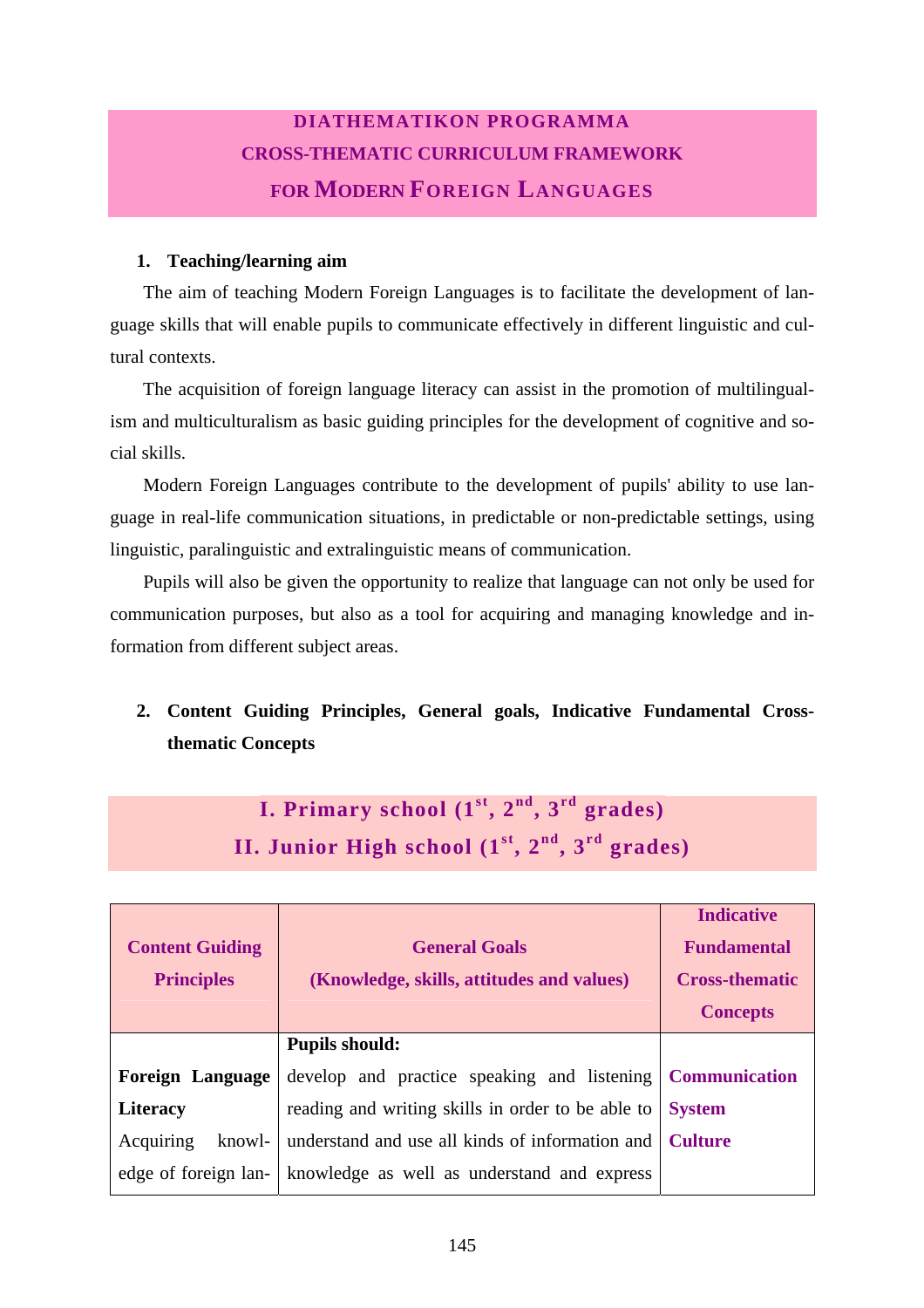| guage form, struc-      | opinions and ideas;                                 |                      |
|-------------------------|-----------------------------------------------------|----------------------|
| ture and function       |                                                     |                      |
| Acquiring foreign       | develop the ability to structure, organize and      |                      |
| language skills. In     | substantiate their speech in order to express       |                      |
| this way pupils will    | thoughts, feelings and personal opinions in rela-   |                      |
| be able to develop      | tion to a specific communication situation;         |                      |
| effective communi-      |                                                     |                      |
| cation and informa-     | develop the ability to use communication strate-    |                      |
| tion<br>management      | gieshandle discourse processing successfully;       |                      |
| skills,<br>and<br>thus  |                                                     |                      |
| function<br>$in-$<br>as | be exposed to texts (written discourse) that will   |                      |
| formed and respon-      | provide them with the opportunity to appreciate     |                      |
| sible citizens in so-   | the aesthetic value of language;                    |                      |
| and profes-<br>cial     |                                                     |                      |
| sional settings         | develop cognitive and social skills that will as-   |                      |
|                         | sist them in finding, collecting,, classifying,     |                      |
|                         | processing, verifying and transmitting informa-     |                      |
|                         | tion;                                               |                      |
|                         |                                                     |                      |
|                         | acquire skills and abilities necessary for lifelong |                      |
|                         | learning and development, like the ability to       |                      |
|                         | 'learn how to learn', to cooperate, negotiate, be   |                      |
|                         | flexible and make predictions. Also acquire de-     |                      |
|                         | cision making and self-presentation skills;         |                      |
| <b>Multilingualism</b>  | become familiar with languages other than their     | <b>Information</b>   |
| Developing an           | own and develop the ability to understand and       | <b>Communication</b> |
| awareness and un-       | use the structural, morphosyntactic and func-       | <b>Similarity-</b>   |
| derstanding of the      | tional elements of many languages. These ele-       | <b>Difference</b>    |
| differences between     | ments can assist pupils to develop the ability to   | <b>Interaction</b>   |
| language and            | receive and utilize information, express ideas      | <b>Space-Time</b>    |
| speech ('langue'        | and opinions and adjust their speech and whole      | <b>Organization</b>  |
| and ' <i>parole</i> ')  | attitude to a specific communication situation;     | <b>System</b>        |
|                         | develop an awareness of linguistic diversity and    | <b>Culture</b>       |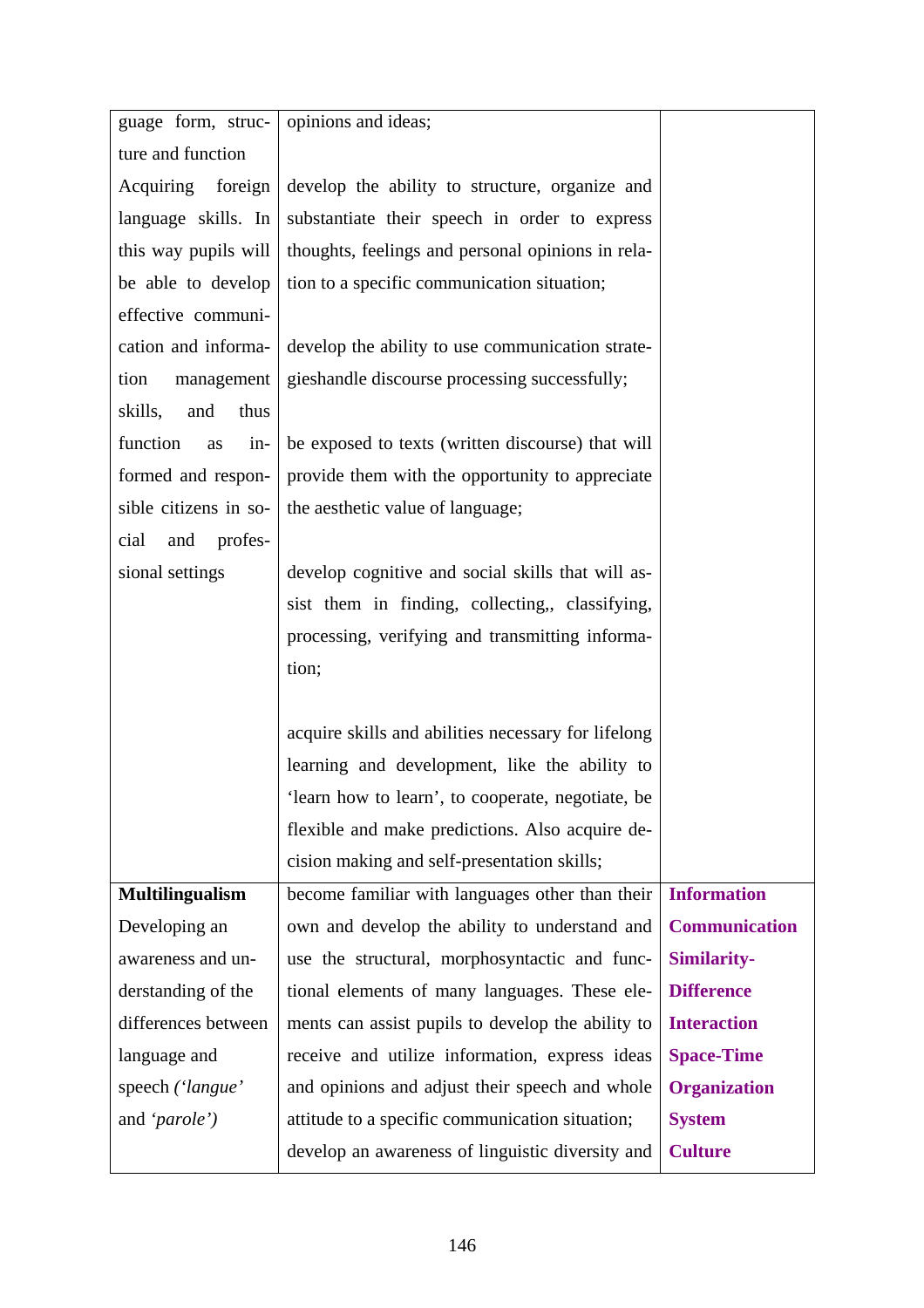| Developing aware-       | how it functions in different social contexts;      |                    |
|-------------------------|-----------------------------------------------------|--------------------|
| ness of the differ-     |                                                     |                    |
| ences between lan-      | develop an understanding of a foreign language      |                    |
| guages                  | as a communication code through the develop-        |                    |
|                         | ment of metalinguistic, and metacognitive and       |                    |
| Developing lifelong     | metacommunicative awareness;                        |                    |
| language learning       |                                                     |                    |
| skills                  | develop the ability to recognize and produce the    |                    |
|                         | sounds of a foreign language and use this ability   |                    |
|                         | in foreign language learning                        |                    |
|                         |                                                     |                    |
|                         | develop the ability to employ communication         |                    |
|                         | strategies in order to get round target language    |                    |
|                         | rules or forms of phonological, morphological,      |                    |
|                         | syntactic and semantic nature, which are not yet    |                    |
|                         | an established part of the learners' repertoire.    |                    |
|                         |                                                     |                    |
|                         | develop the ability to use a range of resources     |                    |
|                         | for communicating and finding information, eg       |                    |
|                         | dictionaries, electronic mail, fax, telephone, let- |                    |
|                         | ters;                                               |                    |
|                         |                                                     |                    |
|                         | develop the ability to use paralinguistic and ex-   |                    |
|                         | tralinguistic means of communication in the         |                    |
|                         | framework of socio-cultural practices for effec-    |                    |
|                         | tive communication.                                 |                    |
| <b>Multiculturalism</b> | develop an awareness of cultural and linguistic     | <b>Similarity-</b> |
|                         | diversity/pluralism;                                | <b>Difference</b>  |
|                         |                                                     | <b>Equality</b>    |
|                         | develop an understanding and appreciation of        | <b>Development</b> |
|                         | people of different linguistic and cultural back-   | <b>Immigration</b> |
|                         | grounds through an awareness of the linguistic      | <b>Space-Time</b>  |
|                         | and cultural diversity;                             | <b>Interaction</b> |